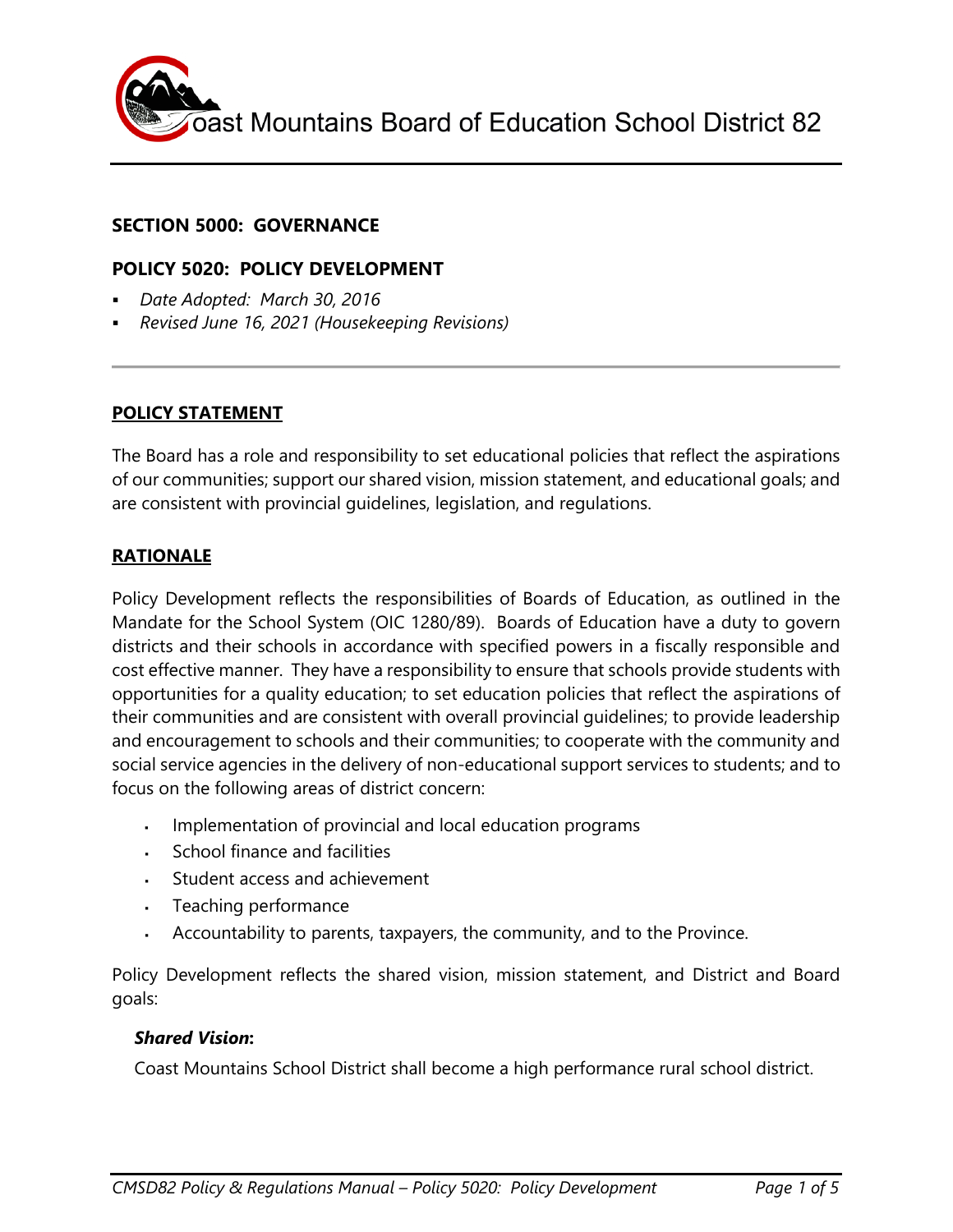

## **RATIONALE** *(continued)*

#### *Mission Statement***:**

Coast Mountains School District supports all learners in a variety of communities and from diverse cultures and backgrounds. Through teamwork and the building of positive relationships we create a fair, respectful, and nurturing learning environment. We enable students to experience success, to maximize their potential as educated citizens and to contribute to a changing society.

# *District Goals***:**

- To raise literacy levels in district elementary schools.
- To increase success and graduation rates for all learners.
- To challenge and engage all students, while increasing their ability to be socially responsible.
- To support staff and student growth through professional learning, networking, and the sharing of wise practices.

# *Board of Education Goals***:**

- To focus on the education of students.
- To nurture a supportive and respectful district culture.

# **LEGISLATION/REGULATIONS**

- *School Act*, Section 169 (3)
- Order in Council (OIC) 1280/89, Effective September 1, 1989
- Ministry of Education: Ministry Policy Site

# **POLICY**

School District Policy is a plan of action, based on the beliefs and goals of the School District and the Ministry of Education, which provides clear direction and expectations to guide the delivery of programs and services to our communities.

School District Policy is embedded with a legal and governance framework and must comply with existing laws, such as the *School Act*, and within subordinate legislation, such as regulations and minister's orders.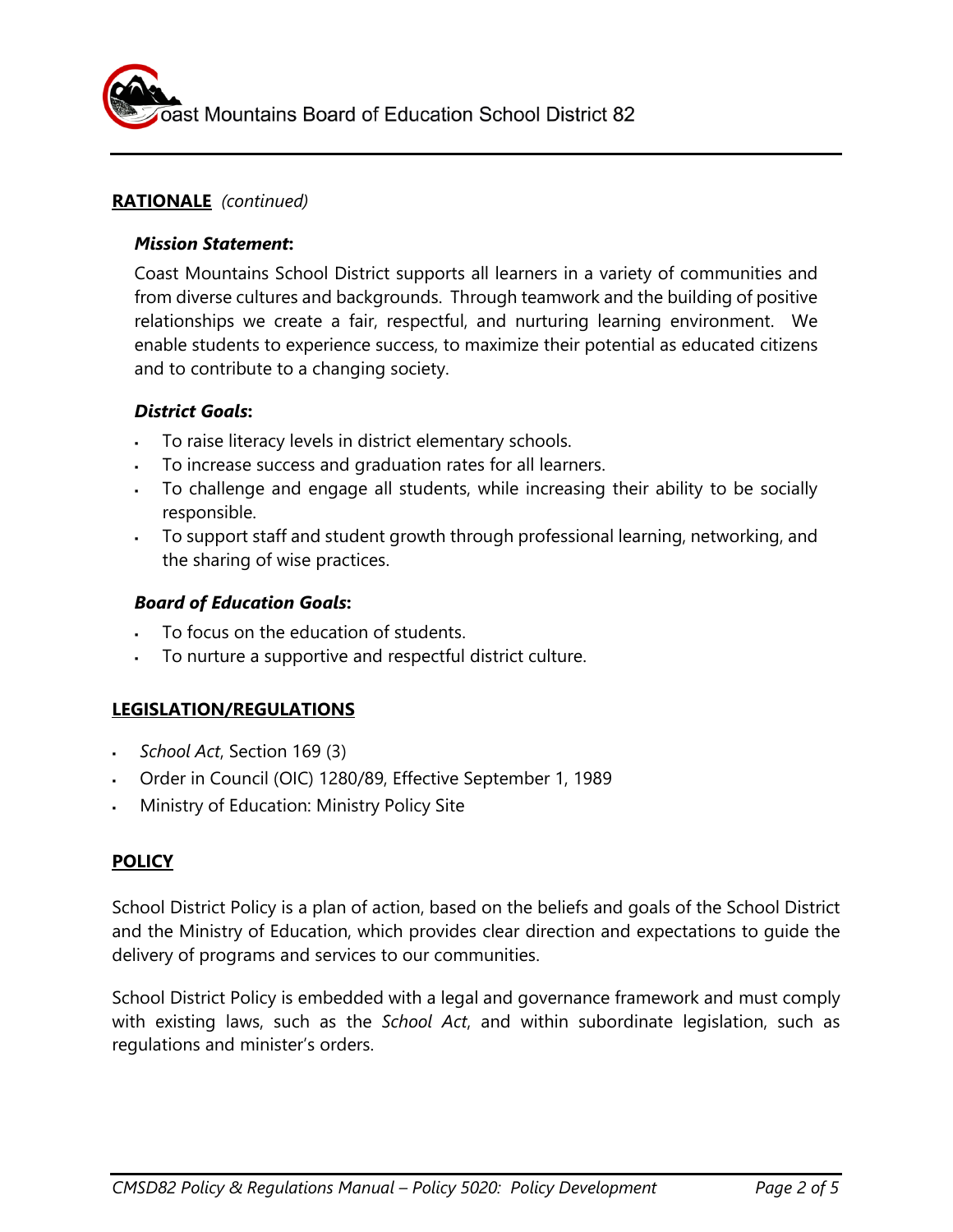### **REGULATIONS**

- 1. Policies are consistent with the Board's statements of vision, mission, and goals.
- 2. Policies are consistent with existing legislation, regulations, and minister's orders.
- 3. Policies are developed in response to a real need and are the result of a comprehensive consultative process.
- 4. Policies are clearly written, follow a consistent format, and are easily understood by those who reference them.
- 5. Policies are precise enough to give guidance, but broad enough to allow appropriate discretionary action.
- 6. Policies are current and up-to-date.
- 7. Policies are readily available and accessible to anyone who wishes to reference them.
- 8. Policies are deemed to be effective after regular review.
- 9. Questions to consider for discussion and consultation:
	- a. Is a policy required by legislation or regulation?
	- b. Is the development of policy the appropriate response to an issue or set of circumstances?
	- c. Is there a health or safety issue?
	- d. Is there a program need?
	- e. Is there an operational need?
	- f. Is there an equity issue?
	- g. Is there a community issue?
	- h. Is there a governance issue?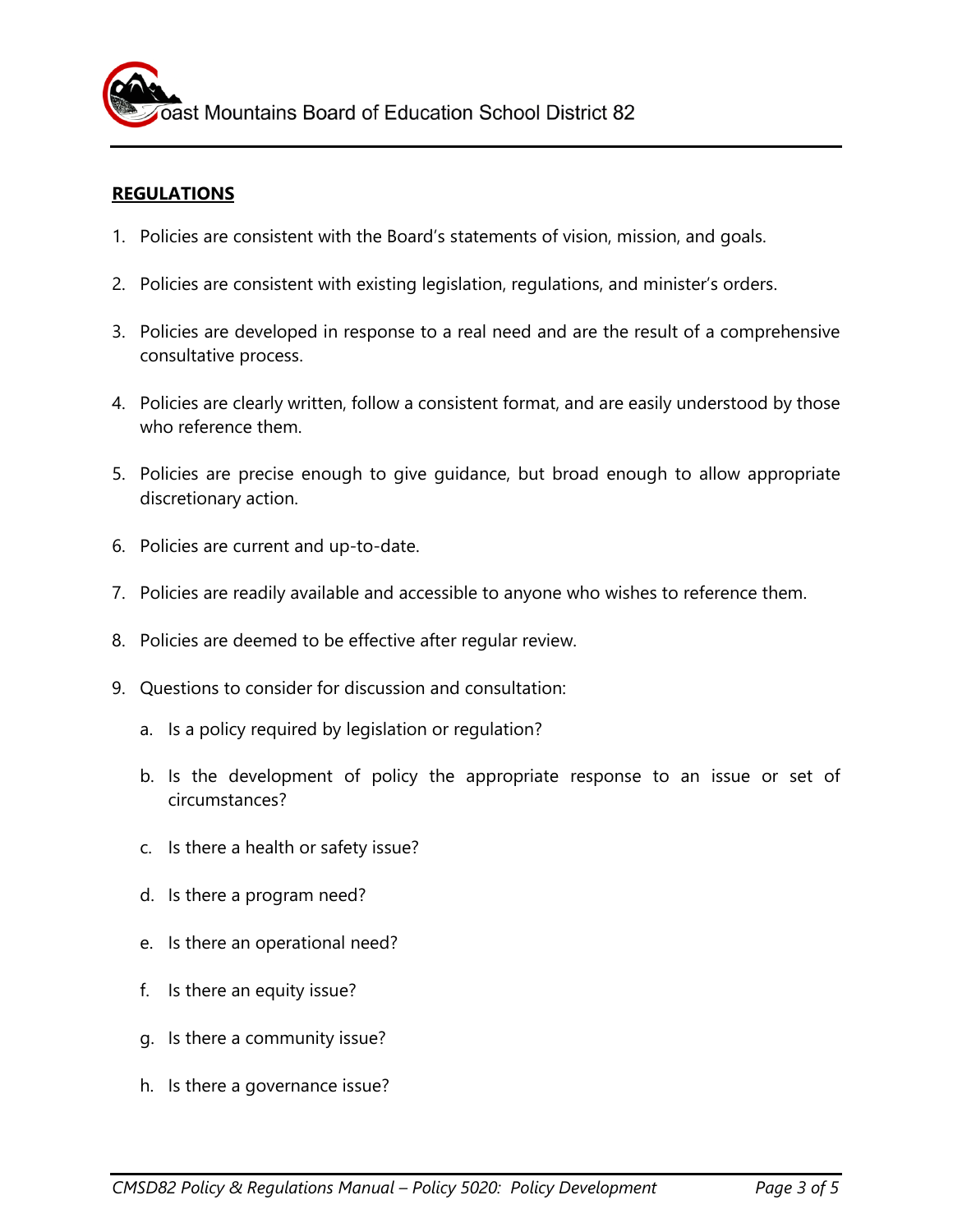### **REGULATIONS** *(continued)*

- i. Are there financial implications?
- j. Is the issue important enough to warrant a policy statement?
- k. What are the implications of continuing with the status quo?
- l. What is the practicality or feasibility of developing a particular policy?

10. Development Process:

- a. Once a need is identified for a new or revised policy, a draft is prepared and submitted by the Superintendent of Schools.
- b. Draft policy is then reviewed by the Policy Review & Development Committee.
- c. The Policy Review & Development Committee reviews the draft policy and either:
	- i. sends it with guidelines for further revision;
	- ii. asks for more input from others, as needed; or
	- iii. forwards the draft policy with a recommendation(s) to the Business Committee for consideration by the Board.
- d. The Business Committee reviews and discusses the draft policy and either:
	- i. moves it forward to the Public Board Meeting for first reading; or
	- ii. refers it back to the Policy Review & Development Committee for revising.
- e. After passing first reading at a Public Board Meeting the draft policy is circulated to all partners for input.
- f. Following input, the draft policy is returned to the Policy Review & Development Committee for review.
- g. Depending on the input and need for changes, the draft policy may be revised, and then forwarded to the Business Committee before returning to the Public Board Meeting for second and final reading.
- h. At the Public Board Meeting, the Board reviews the draft policy and either:
	- i. Approves the draft policy for second and final reading; or
	- ii. Refers the draft policy back to the Policy Review & Development Committee for further revision.

Reference the Policy Development and Revision Process Flow Sheet on the next page.